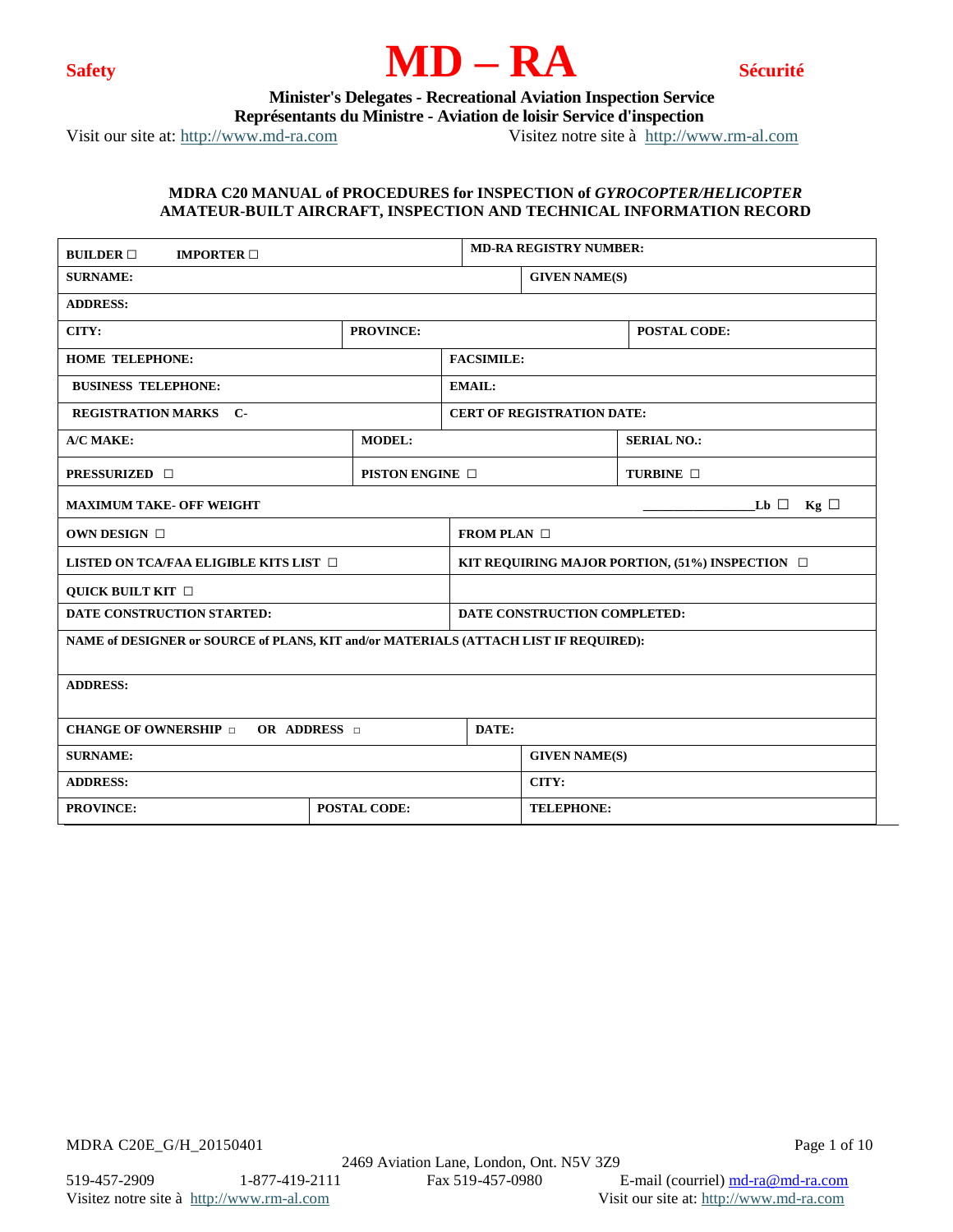| <b>RECORD OF INSPECTIONS</b> |      |                        |                |      |           |
|------------------------------|------|------------------------|----------------|------|-----------|
| Job number                   | Type | Inspector Name (Print) | Obs. Sheet No. | Date | Signature |
|                              |      |                        |                |      |           |
|                              |      |                        |                |      |           |
|                              |      |                        |                |      |           |
|                              |      |                        |                |      |           |
|                              |      |                        |                |      |           |
|                              |      |                        |                |      |           |
|                              |      |                        |                |      |           |

MDRA C20E\_G/H\_20150401 Page 2 of 10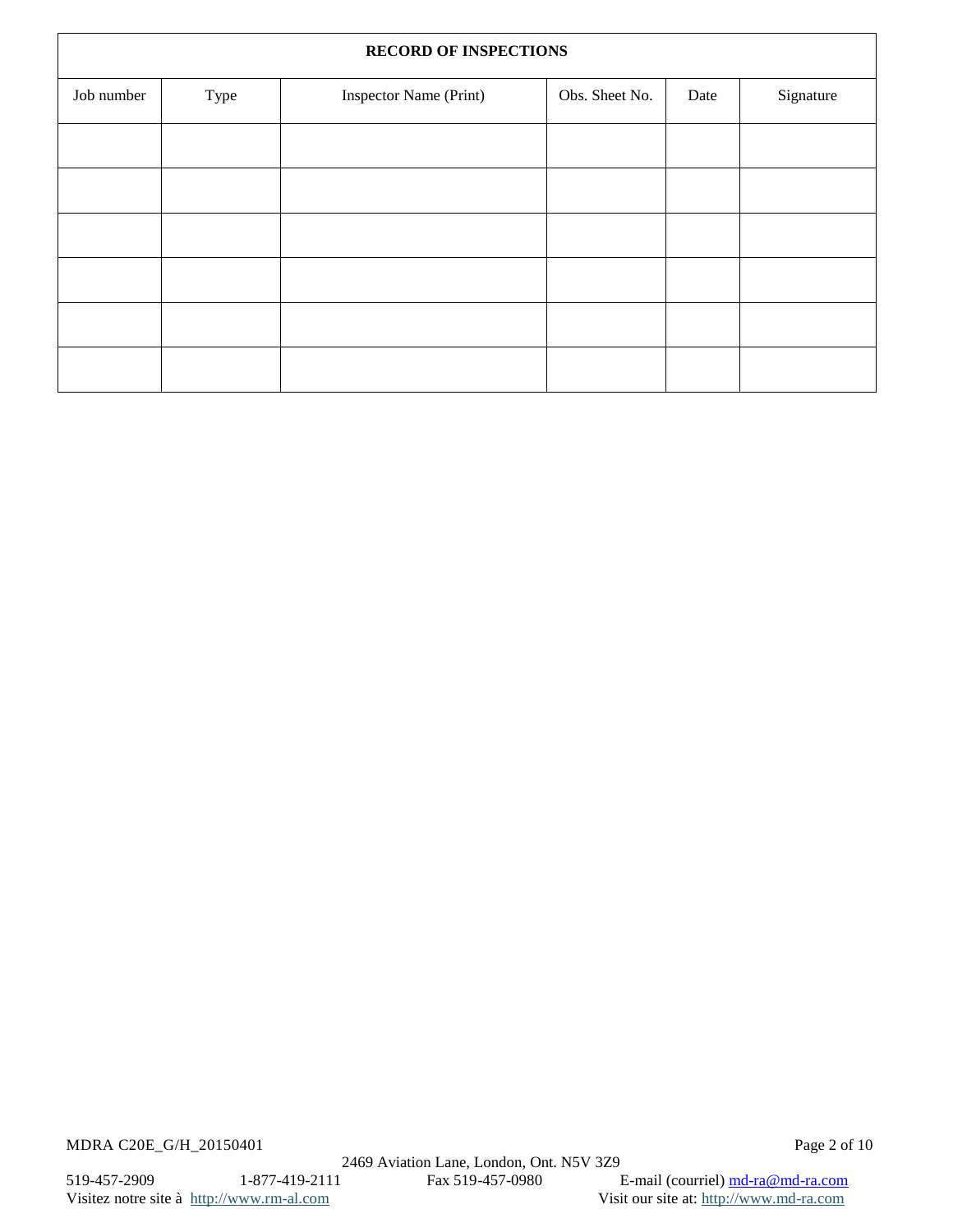### **The builder must be present at all inspections**

(Y) - Indicates compliance with requirements for Amateur Built aircraft contained in the applicable sections of CARs and the exemption from section 549.01 of the Canadian Aviation Regulations and Chapter 549 of the airworthiness manual - airworthiness standards-amateur -built aircraft.

(N) - Indicates non-compliance. State nature of discrepancy under "Notes"

(N/A) - Indicates not applicable.

### **Section 1.1 COMPLIANCE WITH AMATEUR-BUILT REQUIREMENTS**

| 1. | Has the builder filed a Letter of Intent?                                                                            | (YN)  |  |  |  |
|----|----------------------------------------------------------------------------------------------------------------------|-------|--|--|--|
| 2. | Is an Amateur Built Information Package available?                                                                   |       |  |  |  |
| 3. | Is the builder familiar with the applicable legislation?                                                             |       |  |  |  |
| 4. | Does the aircraft gross weight comply with the weight specified by the aircraft designer<br>and / or kit supplier?   | (Y N) |  |  |  |
| 5. | Will the aircraft be built from a kit                                                                                | (Y N) |  |  |  |
| 6. | Does the builder have copies of applicable newsletters or other pertinent information<br>from the kit supplier?      | (Y N) |  |  |  |
|    | 7. Does the project meet major portion requirements?                                                                 | (Y N) |  |  |  |
|    | 8. Will the builder use professional assistance?                                                                     | (Y N) |  |  |  |
|    | If yes, give details below                                                                                           |       |  |  |  |
|    | Contractor Name:                                                                                                     |       |  |  |  |
|    | 9. What work will be subject to assistance? (List below)                                                             |       |  |  |  |
|    | 10. Does the builder have "Acceptable Methods, Techniques and Practices"<br>(AC 4313 1B or latest amendment)         | (Y N) |  |  |  |
|    | 11. Has the builder established a project record system?                                                             | (Y N) |  |  |  |
|    | 12. Are drawings available?                                                                                          | (Y N) |  |  |  |
|    | 13. Is the shop adequately heated and does it provide the proper environment for<br>the construction of the project? | (Y N) |  |  |  |
|    | <b>Summary, Compliance With Amateur-Built Requirements:</b>                                                          |       |  |  |  |
|    | Has builder been notified of your findings?<br>On site? $\Box$ By Mail? $\Box$                                       |       |  |  |  |
|    | White Copy of MDRA C21 Inspection Sheet – number_________________________________                                    |       |  |  |  |
|    |                                                                                                                      |       |  |  |  |
|    | yyyy-mm-dd                                                                                                           |       |  |  |  |

**End of Section 1.1 Use the space below for notes if required**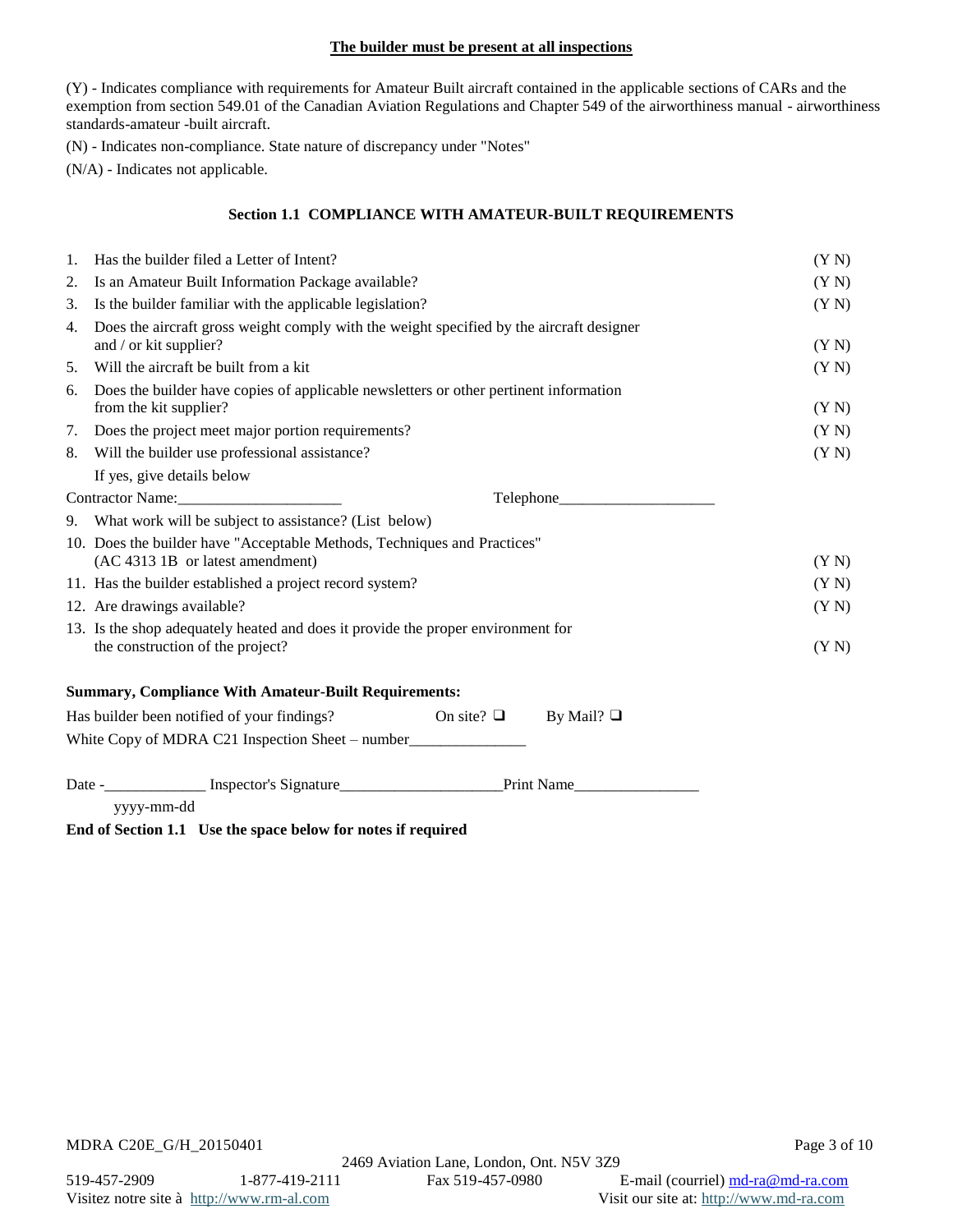# **Section 1.2 GYROPLANES AND HELICOPTERS, FINAL INSPECTION**

| 1. | Have all cowls, covers, inspection openings, fairings etc been removed to allow access for proper<br>inspection?                               | (Y N)        |
|----|------------------------------------------------------------------------------------------------------------------------------------------------|--------------|
|    | GENERAL                                                                                                                                        |              |
| 1. | Is pitot tube secure and clear?                                                                                                                | (Y N)        |
| 2. | Has pitot and static system been tested for leaks?                                                                                             | (Y N)        |
| 3. | Has pitot-static been calibrated?                                                                                                              | (Y N)        |
| 4. | Are registration markings properly installed, legal size and of sufficient contrast to<br>background colours? (Ref Std 222.01)                 | (Y N)        |
| 5. | Is an approved first aid kit installed and readily available? $CAR 602.60 (1) (h)$                                                             | (Y N)        |
| 6. | Is an approved ELT installed? (except Glider, Balloon, Airship or Gyrocopter) CAR 605.38 (1)                                                   | (Y N)        |
| 7. | Is cockpit provided with ventilation?                                                                                                          | (Y N)        |
|    | <b>FUSELAGE (KEEL) ASSEMBLY</b>                                                                                                                |              |
| 1. | Are all welded parts to accepted practice?                                                                                                     | (Y N)        |
| 2. | Are attachment fittings to accepted practice?                                                                                                  | (Y N)        |
| 3. | Are all drilled holes properly located, free from elongation and are all interiors treated<br>for protection from environmental deterioration? | (Y N)        |
|    | 4. Are all surfaces protected against environmental deterioration?                                                                             | (Y N)        |
| 5. | Is all attachment hardware employed and safely tied?                                                                                           | (Y N)        |
| 6. | Are rivets, where employed, of proper type (ref dwgs) and suitably installed?                                                                  | (Y N)        |
| 7. | Is sheet metal fabrication to accepted practice?                                                                                               | (Y N)        |
| 8. | Are fittings fabricated to acceptable practice?                                                                                                | (Y N)        |
| 9. | Is craftsmanship to accepted practice?                                                                                                         | (Y N)        |
|    | 10. Firewall material and thickness- Correct? Is it sealed?                                                                                    | (Y N)        |
|    | <b>EXITS</b>                                                                                                                                   |              |
| 1. | Can aircraft be rapidly cleared in the event of an emergency?                                                                                  | (Y N)        |
|    | 2. Is there provision for emergency external release of canopy or door?                                                                        | (Y N)        |
|    | 3. Is the external emergency canopy/door release placarded?                                                                                    | (Y N)        |
|    | WINDSHIELD AND WINDOWS                                                                                                                         |              |
| 1. | Are windshield and windows of acceptable materials?                                                                                            | (Y N)        |
| 2. | Are they braced for positive and negative pressure?                                                                                            | (Y N)        |
| 3. | Are they free from distortion to allow proper vision?                                                                                          | (Y N)        |
|    | <b>CONTROLS</b>                                                                                                                                |              |
| 1. | Are all control tube assembly parts to accepted practice and according to drawing?                                                             | (Y N)        |
| 2. | Are all controls for pre-rotor assembly properly attached and secured to accepted practice?<br>(Check with drawing)                            | (Y N)        |
| 3. | Are control stops provided?                                                                                                                    | (Y N)        |
| 4. | Are all controls secured and safely tied?                                                                                                      | (Y N)        |
| 5. | Are pulleys of proper diameter for bends involved, suited to cable size and provided with cable guard?                                         | (Y N)        |
| 6. | Is cable fabrication to accepted practice?                                                                                                     | (Y N)        |
| 7. | Has builder access to"Go-No-Go" gauge to check nicropress sleeve after squeezing?                                                              | (Y N)        |
| 8. | Is all hardware throughout the control system properly installed and safely tied?                                                              | (Y N)        |
| 9. | Is there full throw of all controls with seats occupied and harness secured?                                                                   | (Y N)        |
|    | MDRA C20E_G/H_20150401                                                                                                                         | Page 4 of 10 |
|    | 2469 Aviation Lane, London, Ont. N5V 3Z9                                                                                                       |              |

519-457-2909 1-877-419-2111 Fax 519-457-0980 E-mail (courriel)  $\frac{md-ra.com}{md-ra.com}$ <br>Visit our site at: http://www.rm-al.com Visit our site at: http://www.md-ra.com Visitez notre site à http://www.rm-al.com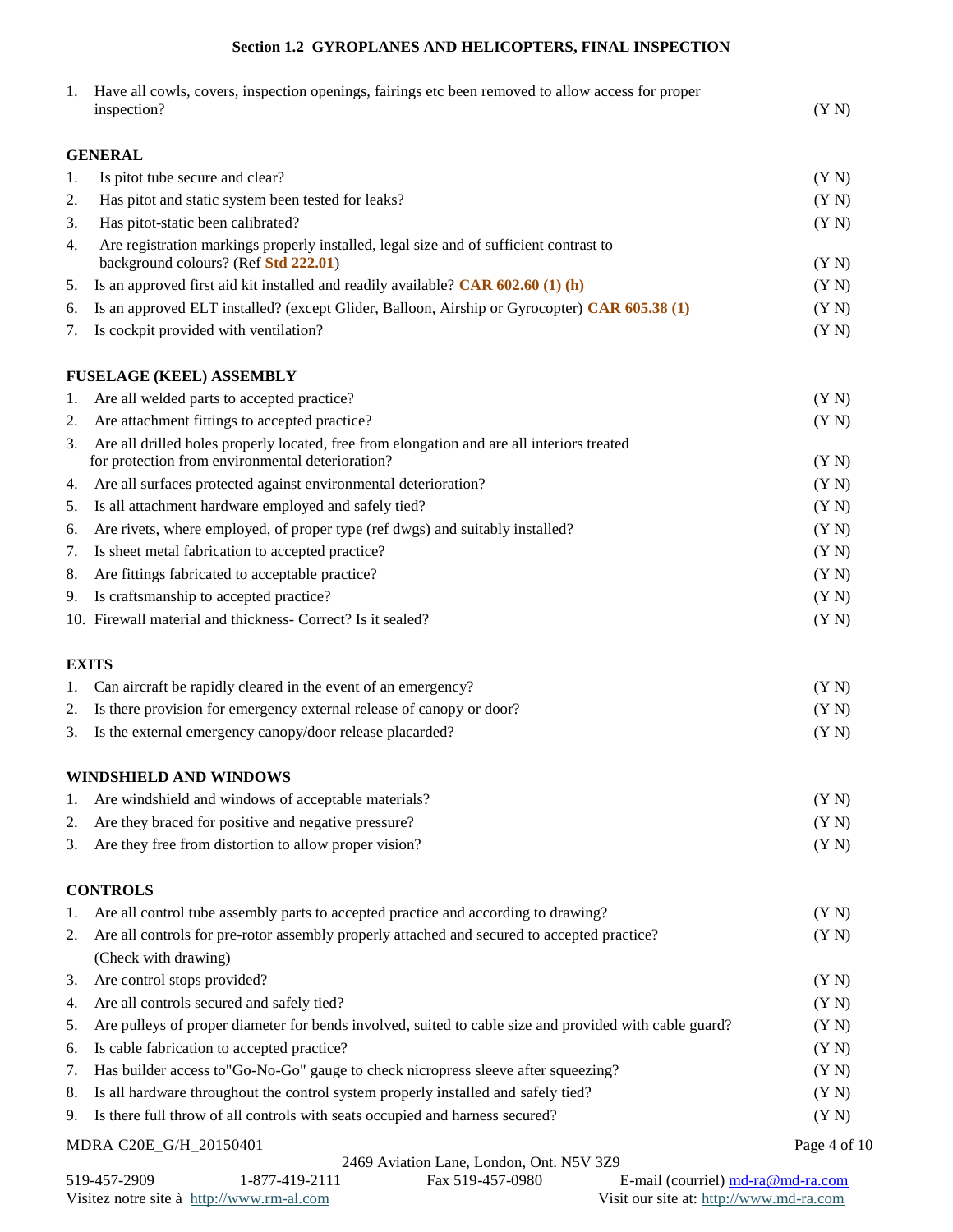| 10. Are fairleads incorporated which alter cable direction in excess of 3 degrees?                    | (Y N) |
|-------------------------------------------------------------------------------------------------------|-------|
| 11. Are rudder pedal assembly and brake cylinder properly installed and secured to accepted practice? | (Y N) |
| 12. Is rudder assembly properly secured to accepted standard?                                         | (Y N) |
| 13. Is horizontal stabilizer properly attached and secured to accepted standard?                      | (Y N) |
| 14. Has the builder assured symmetry?                                                                 | (Y N) |
|                                                                                                       |       |
| <b>ENGINE TESTING</b>                                                                                 |       |
| Have builder setup aircraft for an engine run-up.                                                     |       |
| Explain that you will check for the following during run up:                                          |       |
| Engine start:<br>Hard $\Box$<br>Easy $\Box$                                                           |       |
| Does engine idle smoothly?<br>1.                                                                      | (Y N) |
| Have builder apply power and check the following:<br>2.                                               | (Y N) |
| Are brakes operative and holding the aircraft in position?<br>3.                                      | (Y N) |
| Are the following readings or operations normal:<br>4.                                                |       |
| $\Box$<br>Oil temp and pressure                                                                       |       |
| Cyl head temp<br>❏                                                                                    |       |
| $\Box$<br>Exhaust Gas temp                                                                            |       |
| Engine/rotor vibration<br>$\Box$                                                                      |       |
| Cycle of Carb heat control<br>$\Box$                                                                  |       |
| Cycle of Mixture control<br>❏                                                                         |       |
|                                                                                                       |       |
| Right and left magnetos, (electronic ignition) OFF- Normal RPM drop<br>❏                              |       |
| Momentary ignition switch OFF- test for no live mag, (electronic ignition)<br>❏                       |       |
| Have engine brought to idle, then shut off.                                                           |       |
| Shut down normal?<br>5.                                                                               | (Y N) |
| Are there any oil leaks?<br>6.                                                                        | (Y N) |
| <b>CABIN COCKPIT</b>                                                                                  |       |
| Instruments and gauges installation and range markings?<br>1.                                         | (Y N) |
| Are primary instruments readily visible to pilot?<br>2.                                               | (Y N) |
| Is standalone magnetic compass installed<br>3.                                                        | (Y N) |
| ( <i>No scrolling permitted on glass type displays</i> ).                                             |       |
| Is fire extinguisher properly mounted and accessible with harness secured?<br>4.                      | (Y N) |
| Is rotor brake properly installed and all the hardware secured?<br>5.                                 | (Y N) |
| Are the following placards installed?<br>6.                                                           |       |
| Fireproof Aircraft Identification Plate_ (Per CAR 201.01)                                             | (Y N) |
| Aerobatics prohibited:                                                                                | (Y N) |
| Passengers prohibited, (not applicable to imported aircraft)                                          | (Y N) |
| Amateur built warning:                                                                                | (Y N) |
| Compass deviation card                                                                                | (Y N) |
| Door release (external & internal):                                                                   | (Y N) |
| Are engine controls free and smooth throughout their ranges?<br>7.                                    | (Y N) |
| Are seat belts to aeronautical standard (T. S.O.) or equivalent?<br>8.                                | (Y N) |
| Are seat belts anchored to primary structure?<br>9.                                                   | (Y N) |
| 10. Is main rotor tachometer installed and the rotor speed limits clearly marked?                     | (Y N) |
| 11. Is the placard clearly visible stating any ballast requirement, correct per Aircraft weight       |       |
| and balance report?                                                                                   | (Y N) |

MDRA C20E\_G/H\_20150401 Page 5 of 10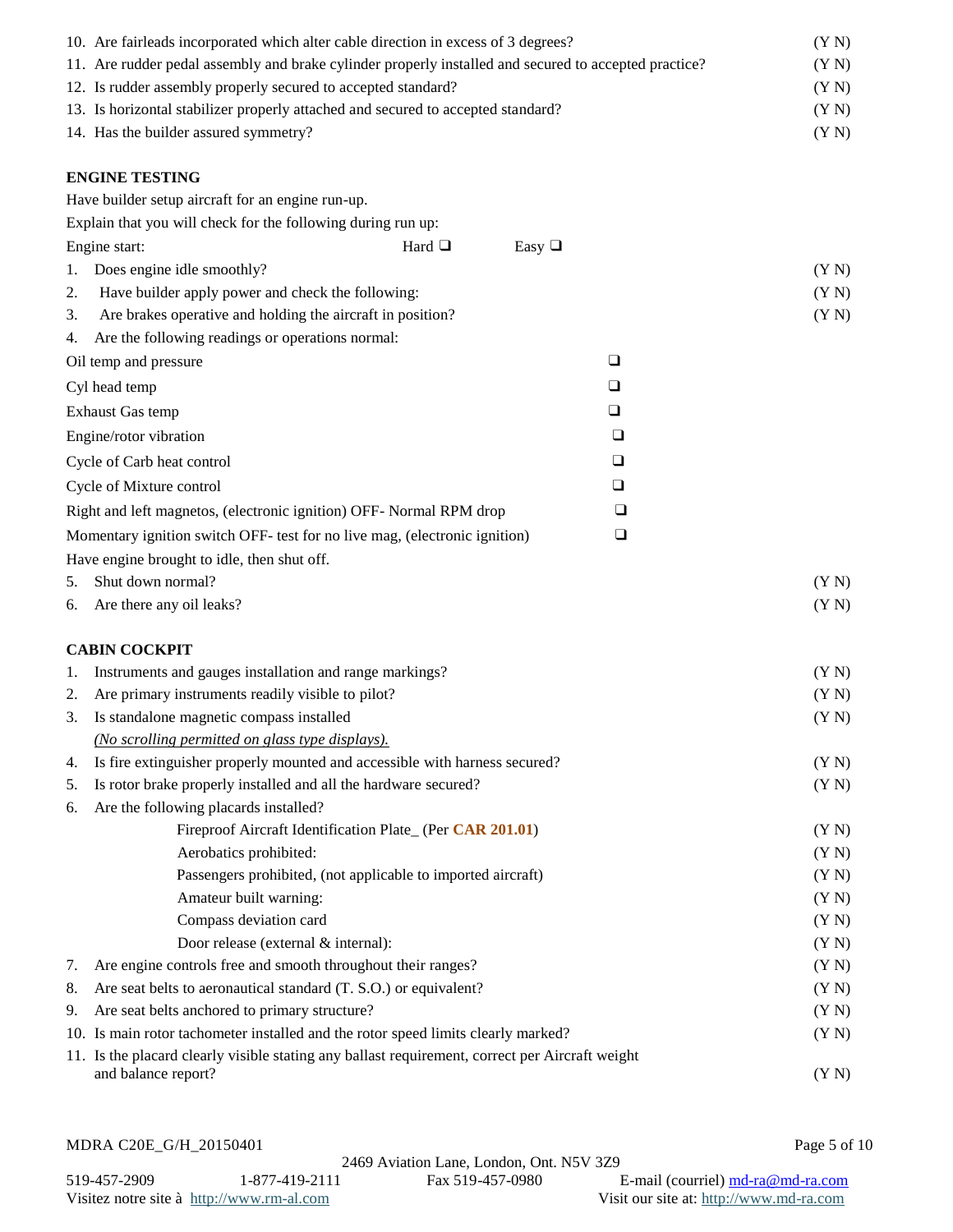## **KEEL AND MAST ASSEMBLY**

| 1. | Are all welded parts to accepted practice?                                                                                    | (Y N) |
|----|-------------------------------------------------------------------------------------------------------------------------------|-------|
| 2. | Are all bolted parts to accepted practice?                                                                                    | (Y N) |
| 3. | Are all attached hardware employed and safely tied?                                                                           | (Y N) |
| 4. | Are all attachments hardware for keel to mast plate assembly to accepted practice?                                            | (Y N) |
| 5. | Are all mast and Rotor Head assembly to accepted practice?                                                                    | (Y N) |
|    | (Check drawing)                                                                                                               |       |
| 6. | Are the pre-rotor assembly parts to accepted practice?                                                                        | (Y N) |
| 7. | Has the builder assured symmetry?                                                                                             | (Y N) |
|    | <b>FLEXIBLE MAST ASSEMBLY</b>                                                                                                 |       |
|    | The following checks must conform to the applicable drawing                                                                   |       |
| 1. | Is the torque bar and link assembly properly installed?                                                                       | (Y N) |
| 2. | Are the cheek plates properly attached and the hardware secured to accepted standard?                                         | (Y N) |
| 3. | Are the pilot points properly installed and secured?                                                                          | (Y N) |
| 4. | Are the push/pull control rods properly installed and working correctly?                                                      | (Y N) |
| 5. | Check all above to drawing conformity                                                                                         | (Y N) |
|    | <b>ROTOR BLADE(S) ASSEMBLY</b>                                                                                                |       |
| 1. | Are all main rotor control assembly(ies) properly installed? (Check the drawing)                                              | (Y N) |
| 2. | Are all components for the rotor blade(s), Rotor Hub, and RT sensor assembly properly<br>assembled and secured? (Ref_Drawing) | (Y N) |
|    | 3. Are the controls for the above free and smooth throughout full range?                                                      | (Y N) |
|    |                                                                                                                               |       |

(Get the builder to operate controls). Check the whole assembly to the drawing for conformity

# **GYROCOPTER; NOTE: Builder supplies these data, inspector records them below.**

| <b>Control</b> | <b>Test conditions</b>             | <b>Deflection</b>       |            | <b>Test results</b>                 |       |
|----------------|------------------------------------|-------------------------|------------|-------------------------------------|-------|
| Rotor          | Stick neutral, blades aligned with | Angle wrt horizontal in | Deg        | Blades pointing upward, front up    | (YN)  |
|                | fore/aft axis                      | $wrt = with respect to$ |            |                                     |       |
|                | Stick full forward                 | Angle wrt horizontal in | Deg        | Blades pointing downward, front     | (Y N) |
|                |                                    |                         |            | down                                |       |
|                | Stick full aft                     | Angle wrt horizontal in | <b>Deg</b> | Blades pointing upward, front up    | (YN)  |
|                | Stick neutral, blades aligned with | Angle wrt horizontal in | Deg        | Blades horizontal                   | (Y N) |
|                | right/left axis                    |                         |            |                                     |       |
|                | Stick full left                    | Angle wrt horizontal in | <b>Deg</b> | Blades pointing downward, left side | (Y N) |
|                |                                    |                         |            | down                                |       |
|                | Stick full right                   | Angle wrt horizontal in | Deg        | Blades pointing downward, right     | (Y N) |
|                |                                    |                         |            | side down                           |       |

# **HELICOPTER; NOTE: Builder supplies these data, inspector records them below.**

| <b>Control</b>    | <b>Test conditions</b>         | <b>Deflection</b>       |            | <b>Test results</b>              |       |
|-------------------|--------------------------------|-------------------------|------------|----------------------------------|-------|
| <b>Collective</b> | Collective full down           | Angle wrt horizontal in | Deg        | Blades horizontal                | (Y N) |
|                   | Cyclic neutral, blades aligned | Blade incidence in      | Deg        |                                  |       |
|                   | with fore/aft axis             |                         |            |                                  |       |
|                   | Collective full up             | Angle wrt horizontal in | <b>Deg</b> | Blades horizontal                | (Y N) |
|                   | Cyclic neutral, blades aligned | Blade incidence in      | Deg        | Blade incidence increase         | (Y N) |
|                   | with fore/aft axis             |                         |            |                                  |       |
| Cyclic            | Collective full down           | Angle wrt horizontal in | Deg        | Blades pointing downward, front  | (YN)  |
|                   | Cyclic full forward, blades    | Blade incidence in      | Deg        | down                             |       |
|                   | aligned with fore/aft axis     |                         |            |                                  |       |
|                   |                                |                         |            |                                  |       |
|                   |                                |                         |            |                                  |       |
|                   | Collective full down           | Angle wrt horizontal in | Deg        | Blades pointing upward, front up | (YN)  |

MDRA C20E\_G/H\_20150401 Page 6 of 10

Visitez notre site à [http://www.rm-al.com](http://www.rm-al.com/) Visit our site at: [http://www.md-ra.com](http://www.md-ra.com/)

2469 Aviation Lane, London, Ont. N5V 3Z9<br>1-877-419-2111 Fax 519-457-0980 519-457-2909 1-877-419-2111 Fax 519-457-0980 E-mail (courriel) [md-ra@md-ra.com](mailto:md-ra@md-ra.com)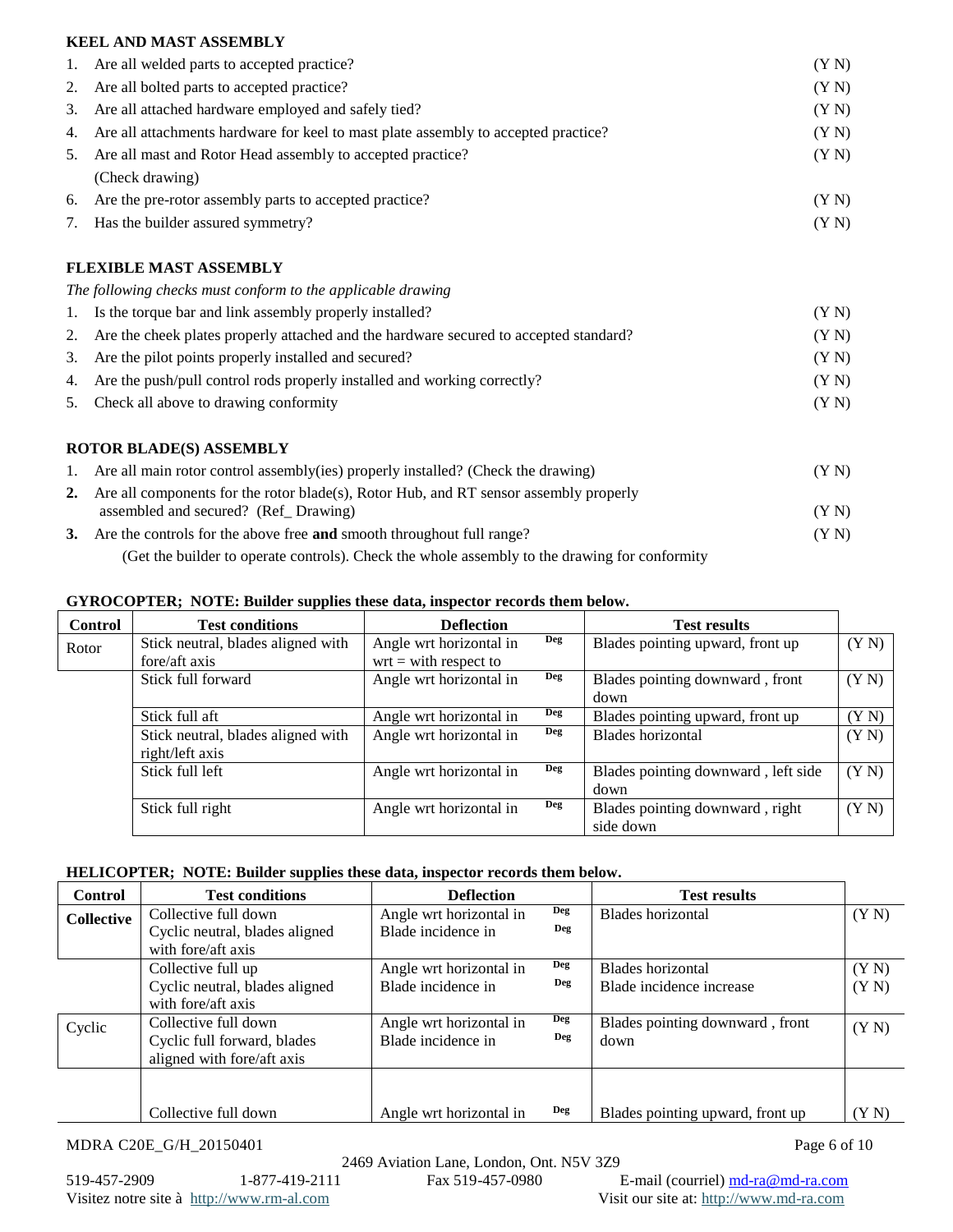|        | Cyclic full aft, blades aligned   | Blade incidence in      | Deg        |                                 |       |
|--------|-----------------------------------|-------------------------|------------|---------------------------------|-------|
|        | with fore/aft axis                |                         |            |                                 |       |
|        | Collective full down              | Angle wrt horizontal in | Deg        | Blades horizontal               | (YN)  |
|        | Cyclic neutral, blades aligned    | Blade incidence in      | Deg        |                                 |       |
|        | with right/left axis              |                         |            |                                 |       |
|        | Collective full down              | Angle wrt horizontal in | <b>Deg</b> | Blades pointing downward, left  | (YN)  |
|        | Cyclic full left, blades aligned  | Blade incidence in      | Deg        | down                            |       |
|        | with right/left axis              |                         |            |                                 |       |
|        | Collective full down              | Angle wrt horizontal in | <b>Deg</b> | Blades pointing downward, right | (Y N) |
|        | Cyclic full right, blades aligned | Blade incidence in      | Deg        | down                            |       |
|        | with right/left axis              |                         |            |                                 |       |
| Rudder | Rudder pedals, neutral, blades    | Measure blade incidence | Deg        | Positive blade incidence        | (YN)  |
|        | aligned with vertical axis        |                         |            |                                 |       |
|        | Rudder pedals, full left, blades  | Measure blade incidence | Deg        | Blade incidence increase        | (Y N) |
|        | aligned with vertical axis        |                         |            |                                 |       |
|        | Rudder pedals, full right, blades | Measure blade incidence | Deg        | Blade incidence decrease        | (Y N) |
|        | aligned with vertical axis        |                         |            |                                 |       |

# **UNDERCARRIAGE**

| 1. | Are all axles shaft assembly parts to accepted practice?            | (YN)  |
|----|---------------------------------------------------------------------|-------|
|    | 2. Are gear / skids assembly parts to accepted standard?            | (YN)  |
|    | 3. Are the axle struts assembly parts to accepted practice?         | (Y N) |
|    | 4. Has the builder assured symmetry?                                | (Y N) |
|    | 5. Is all hardware safely tied?                                     | (Y N) |
|    | 6. Are brake system components and lines installed and safely tied? | (Y N) |
| 7. | Are wheel and brakes in good condition?                             | (Y N) |
|    | 8. Are tires sound and good tread?                                  | (Y N) |

## **TAIL BOOM AND ROTOR ASSEMBLY**

| 1. | Are the surfaces free from defects?                                                                     | (Y N) |
|----|---------------------------------------------------------------------------------------------------------|-------|
| 2. | Are all the attachments employed and safely tied?                                                       | (Y N) |
| 3. | Are all surfaces protected against environmental deterioration?                                         | (Y N) |
| 4. | Is all attachment hardware employed and safely tied?                                                    | (Y N) |
| 5. | Is sheet metal fabrication to accepted practice?                                                        | (Y N) |
| 6. | Are all rivets where employed, of proper type (ref drawing) and suitably installed?                     | (Y N) |
| 7. | Are fittings fabricated to acceptable standard and do they conform to drawing?                          | (Y N) |
| 8. | Has builder insured alignment and symmetry?                                                             | (Y N) |
|    | 9. Is the rotor assembly, applicable fittings and hardware to accepted standard and conform to drawing? | (Y N) |
|    | 10. Is the tail rotor drive tube fittings and hardware to drawing requirement?                          | (YN)  |
|    | 11. Are all joints for the rotor drive properly installed and is all hardware to accepted standard      |       |
|    | and properly safely tied?                                                                               | (YN)  |
|    | 12. Are the stabilizer plates properly installed and aligned? (see drawing).                            | (YN)  |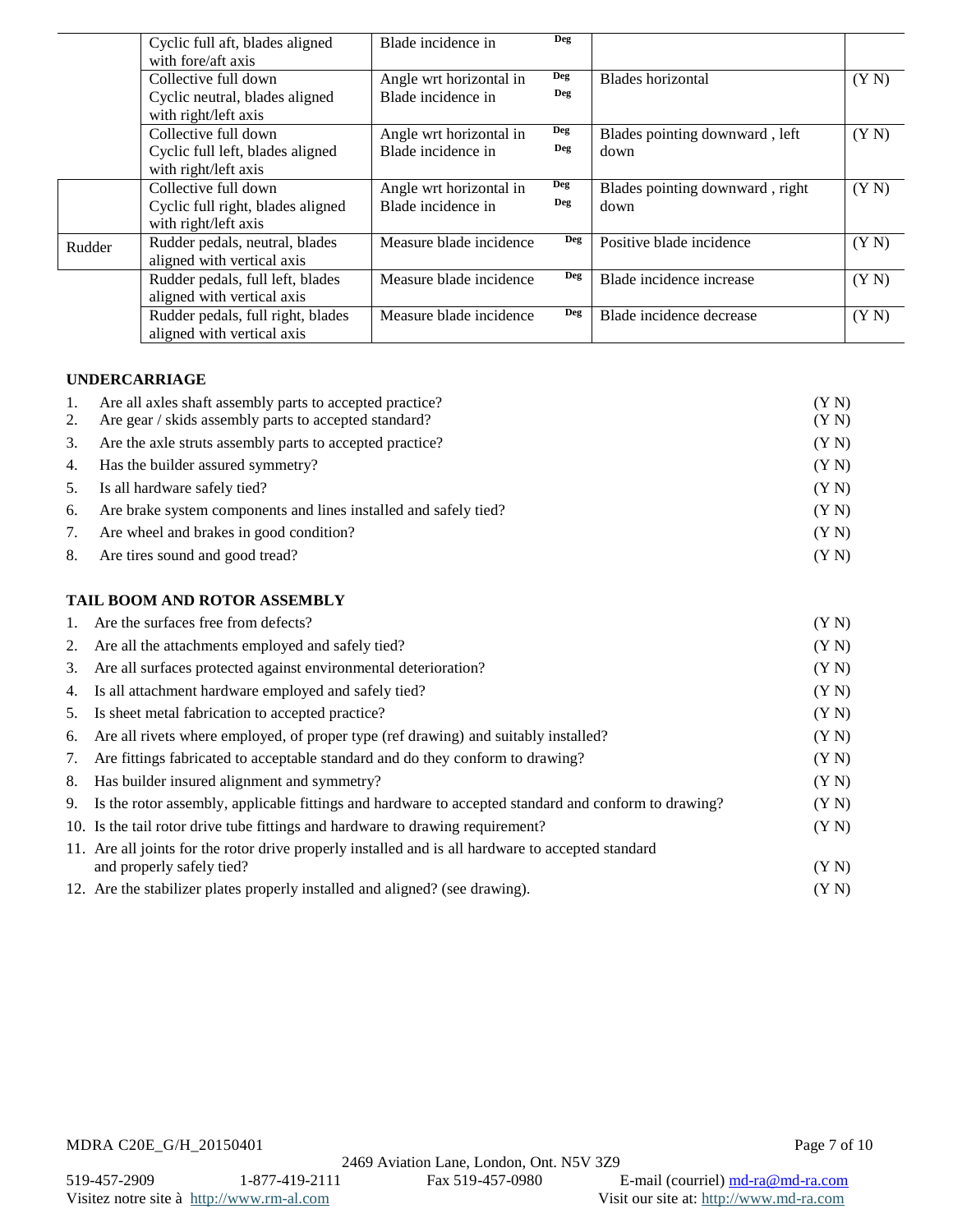## **SUMMARY, Gyroplanes and Helicopters, Final Inspection**

| Re-inspection of following is required: |                                             | None $\Box$     |                 |  |
|-----------------------------------------|---------------------------------------------|-----------------|-----------------|--|
|                                         |                                             |                 |                 |  |
|                                         |                                             |                 |                 |  |
|                                         |                                             |                 |                 |  |
|                                         | Has builder been notified of your findings? | On site? $\Box$ | By Mail? $\Box$ |  |
|                                         |                                             |                 |                 |  |
|                                         |                                             |                 |                 |  |
| Date $-$                                | Inspector's Signature                       |                 | Print Name      |  |
| yyyy-mm-dd                              |                                             |                 |                 |  |

**End of Section 1.2 Use the space below for notes if required**

MDRA C20E\_G/H\_20150401 Page 8 of 10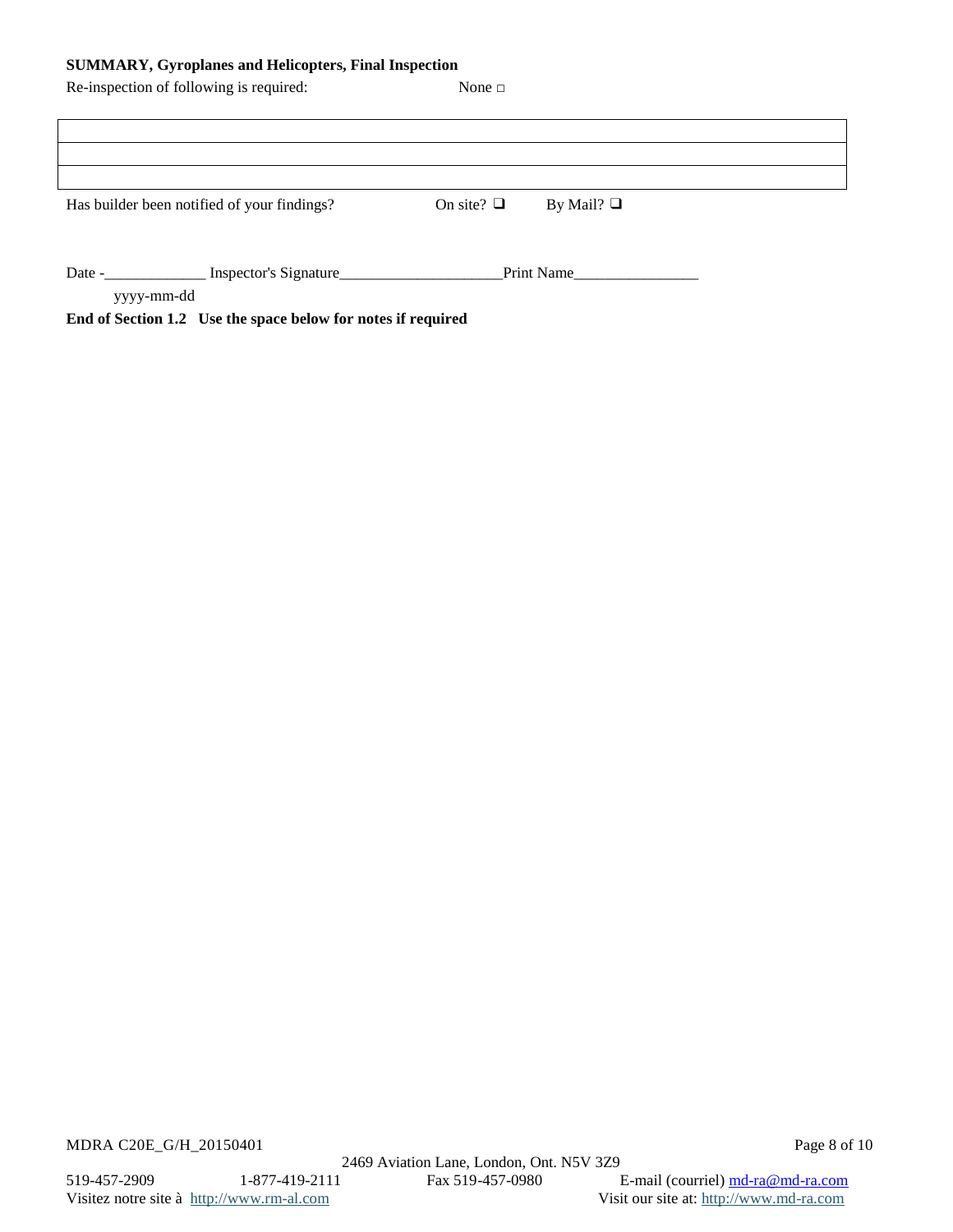### **Section 1.3 COMPOSITE STRUCTURES INSPECTION,**

## **PRE PAINT INSPECTION**

| $1_{\cdot}$ | Has kit of materials been purchased from a recognized dealer and do materials<br>meet designer's specs?                          | (Y N) |
|-------------|----------------------------------------------------------------------------------------------------------------------------------|-------|
| 2.          | Has the builder constructed confidence samples and presented them for examination?                                               | (YN)  |
| 3.          | Is the builder fully conversant with procedures and is he following kit instructions?                                            | (YN)  |
| 4.          | Has the builder kept resin samples, labeled for identification, and were they presented<br>for your examination?                 | (Y N) |
| 5.          | Do shop conditions meet minimum standards? eg-temp, humidity, cleanliness (grease, oil)                                          | (Y N) |
| 6.          | Are all lay-ups done in accordance with designer's instructions?                                                                 | (Y N) |
| 7.          | Is workmanship to accepted practice?                                                                                             | (YN)  |
|             | If not, elaborate:                                                                                                               |       |
| 8.          | How have alignment and symmetry of aircraft been assured?                                                                        | (Y N) |
|             | Explain                                                                                                                          |       |
| 9.          | Are surfaces flair and free of large deviation in contour? Are there voids or irregularities?                                    | (YN)  |
|             | 10. Have any repairs been carried out by the builder?                                                                            | (YN)  |
|             | If so, do they meet designer's criteria?                                                                                         | (Y N) |
|             | 11. Has all attachment hardware been installed an is the work in accordance with designer's instructions?                        | (Y N) |
|             | 12. Will large amounts of filler be required to prepare surfaces for paint?                                                      | (YN)  |
|             | 13. Is there any evidence of over-sanding of structure with resultant damage to glass-cloth structure?                           | (Y N) |
|             | 14. Does builder understand the need to adhere to designer's colour preference?<br>(Light basic colours, white, pale blue, etc)? | (YN)  |
|             | 15. Is pre paint inspection complete?                                                                                            | (Y N) |

## **SUMMARY, Pre Paint Inspection:**

| Re-inspection of following is required:     | None $\Box$     |                 |
|---------------------------------------------|-----------------|-----------------|
|                                             |                 |                 |
|                                             |                 |                 |
|                                             |                 |                 |
|                                             |                 |                 |
| Has builder been notified of your findings? | On site? $\Box$ | By Mail? $\Box$ |
|                                             |                 |                 |

| Date             | Inspector's S<br><b>THSL</b> | Drint |  |
|------------------|------------------------------|-------|--|
| VVVVV.<br>umu aa |                              |       |  |

# **End of Section 1.3 Use the space below for notes if required**